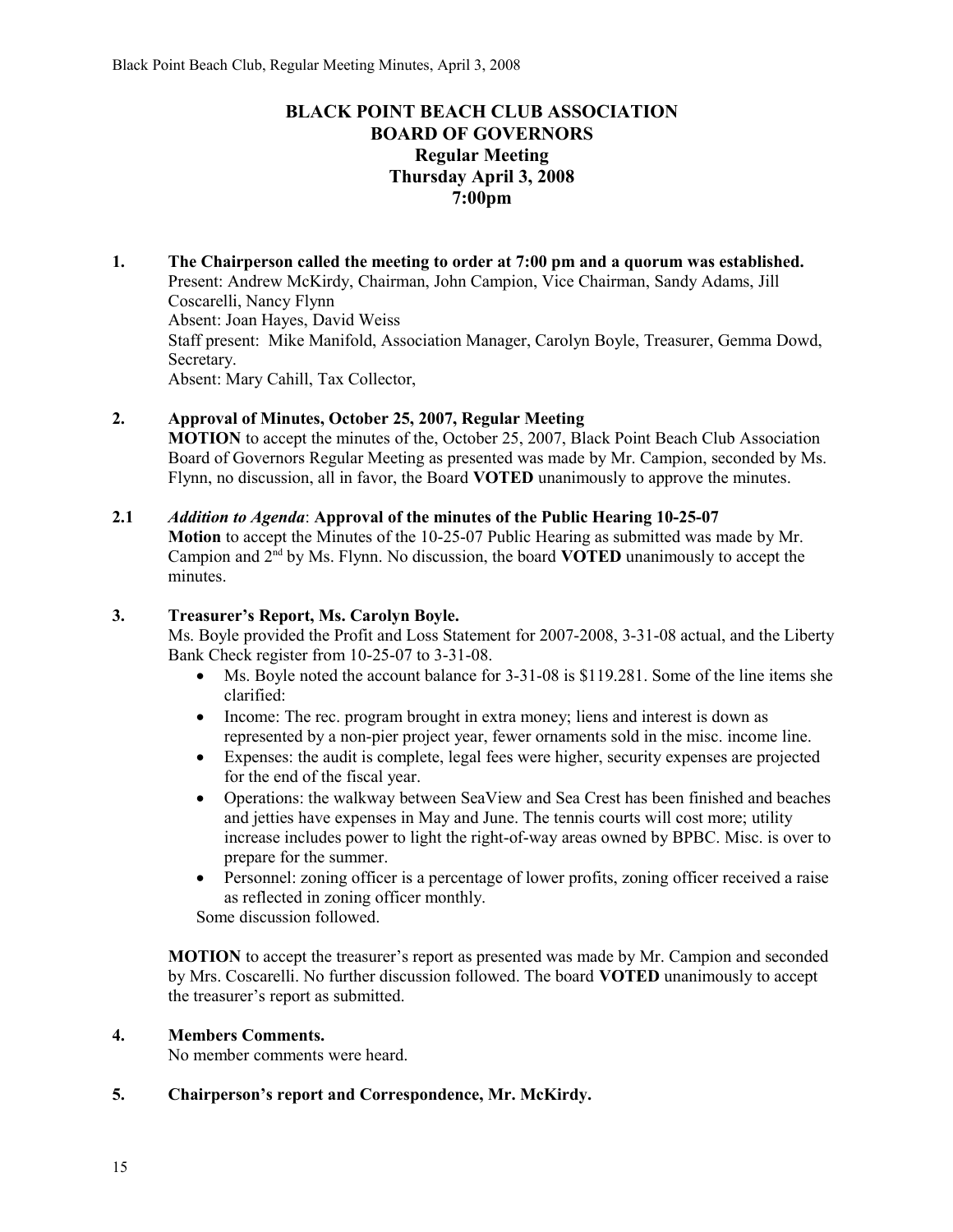- Mr. McKirdy offered the Board's sympathy to Mrs. Adams on the recent death of her husband, Claude, and read a note from her thanking the Board for the flowers that were sent.
- Mr. McKirdy exhibited a magnet memo/calendar distributed to members of Giants Neck with special dates and beach events printed. He suggested the board consider the cost and value of creating a similar distribution for BPBC.
- Mr. McKirdy noted an announcement from the paper stating **2 youths have been arrested for break-ins of the previous year and a 3rd arrest is pending.**
- Announcement: The East Lyme Budget referendum will be Friday May 23, 2008.

## **6. Manager's Report, Mr. Manifold**

# **Proposed FY 2009 operating Budget and tax rate.**

Mr. Manifold presented the draft **2009 budget** at **\$220260** and a **mil rate of 1.03**

He offered clarification, discussion followed.

- Audit fee, excess fees due to the Pier Project Assessment are being charged to the Pier Project
- Legal Fees increased based upon expenditure in the current fiscal year
- Security Patrol increased to \$5,000. based upon current expenditure
- Waterfront Maintenance: a new line item combining "Beaches and Jetties" and "Floats and Lines" to \$23,500. Mike will work with Neiblung to remove excess rock at South Beach
- Clubhouse increase by \$1,000 to total \$3000 reflecting actual expenditures in the past.
- Grounds Maintenance Increase to \$3,500, which includes an increase to actual expenditures and an additional \$500 to pay for new plantings around the neighborhood.
- Playground using money for maintenance in the off year of mulch replacement.
- Social Event (formerly the  $4<sup>th</sup>$  of July) \$2,610 to fund the bonfire and  $4<sup>th</sup>$  of July parties.
- Black Pointer \$1,860, create a new line item for this publication, remove it from the "supply line" item
- Zoning Officer increase to salary.

**Motion** to recommend to the membership at the annual meeting a **FY 2009 operating budget totaling 220,260 and a mil rate of 1.03** was made by Mr. Campion and seconded by Ms. Flynn. No further discussion**, all in favor none against, VOTE** was **unanimous, motion passes**

## Manager's Report

Mr. Manifold asked for approval to purchase a new swing set for the club at \$2,000 and a new seesaw at \$1,400.

**MOTION** to approve purchases for \$2000 and \$1400 for the playground equipment from capital expenses was made by Mr. Campion and seconded by Mrs. Adams. No discussion, **VOTE unanimous, motion passes**.

## **Blue Heron Road Right of Way**

**MOTION** to authorize the expense of \$700.00 to add top soil, aerate and seed the Blue Heron Right of Way, on condition the adjacent neighbors agree to conditions and water the grass, was made by Mr. Campion and seconded by Mrs. Coscarelli. No further discussion followed, **VOTE**  was unanimous, motion passed. Mr. Manifolds will speak with property owners.

- Dara Flom is creating a recreation program theme "Going Green"
- The board recommended Mr. Manifold respond in writing to Mrs. Vaninni regarding her question on expenses for the adjacent right of Way.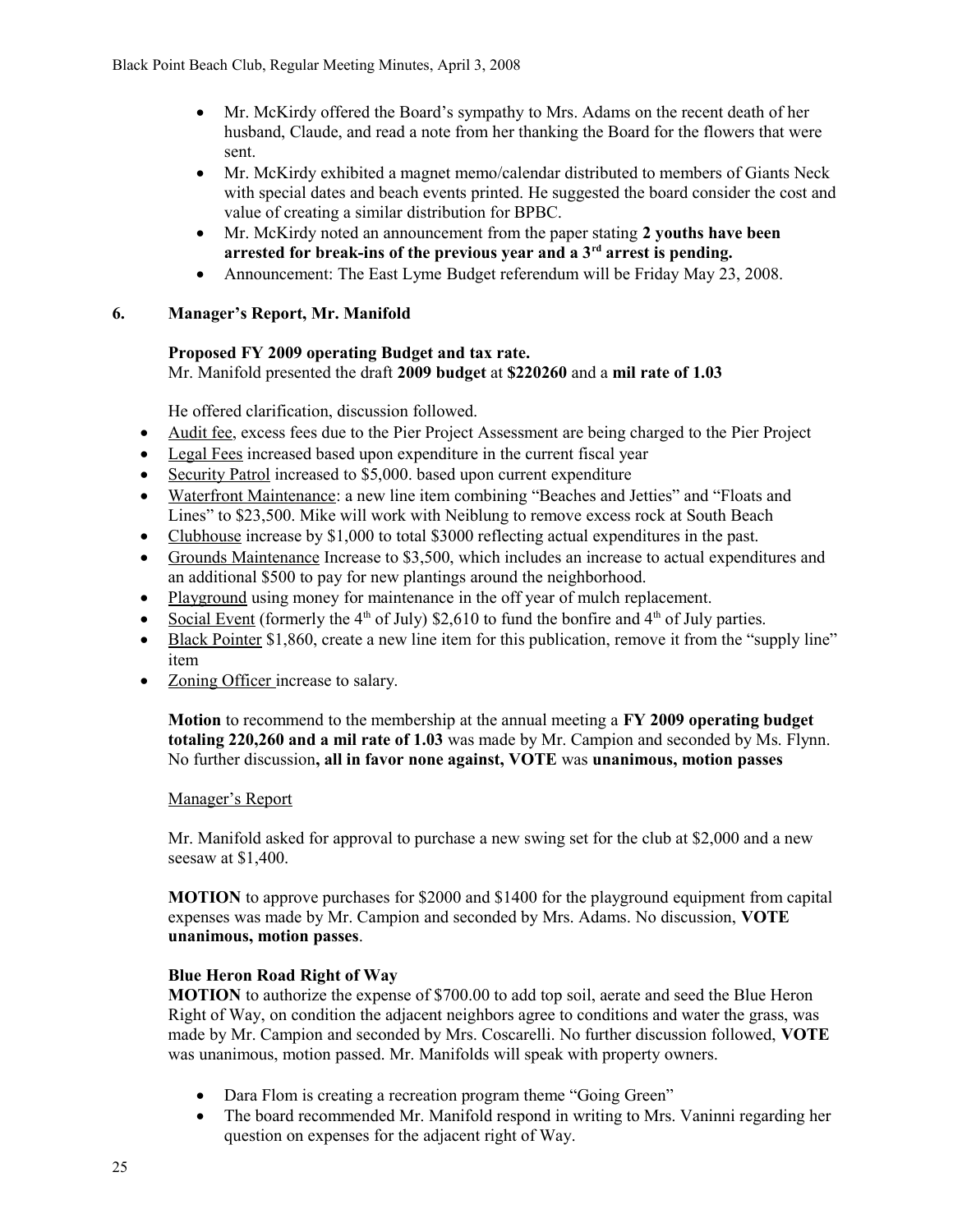- Ace Security is hired to patrol over the Memorial Day weekend and then to begin regular Friday and Sat. night patrols starting Friday June 20, 2008.
- Mike is getting float and line, dock equipment etc. ready to be in the water as scheduled.
- Mr. Manifold stated that Casey Property Management had cleared debris and brush at the Billow Road service area and installed a chain and lock to prevent unauthorized use and dumping.

The board approved the purchase of 3 additional Town trash barrels and any necessary recycling containers to handle refuse and recycling at the Club house for curbside pick up. This will eliminate the rental expense (\$125. month) of the dumpster that was at the top of Billow Road last season.

## **7. Tax Collector's report, Ms. Boyle**

Ms. Boyle reported that Mrs. Cahill has passed delinquent property fees to the individual mortgage companies for follow up as previously discussed.

## **8. Committee Reports**

## **1. Administration**,

 Approval of the revised BPBC Rules and Regulations. Mr. McKirdy brought forward the Rules and Regulations considered in October for further update and approval. The Board made some adjustments and agreed to reduce the material to 2 pages to be printed and distributed to the membership in the annual meeting mailing.

**MOTION** to approve the current 4-3-08 "Complete Rules and Regulations of the BPBC Association" as written was made by Mr. Campion and seconded by Ms. Flynn. No further discussion, all approved, **VOTE passed unanimously**.

## **2. Capital Improvements**, **status**

 Acoustical Repair at Club house Mr. Campion and Mrs. Adams offered the bid list for the Board to review. Following discussion the board agreed to one of the contractors.

**MOTION** made by Mr. Campion, seconded by Ms. Flynn, to appropriate \$18,340 from Capital funds to accept the bid from Lussier Dev. Corp, Niantic CT, to conduct acoustical repairs to the club house. No further discussion. **VOTE was unanimous**, motion passed.

• One time Cleaning of the club house, Status

Mrs. Adams reported the cleaning was done to the club house and submitted for payment in November. The process went well.

 Mr. Campion reported that rip rap has been added to the piers as projected in the first of a 2 year permitted time frame.

## **3. Social Committee**

Mr. Manifold expects the bonfires and picnic to be held as usual. Hopefully, Mr. Weiss will continue to coordinate the picnic again this year.

## **9. Old Business**

Audit Contract, Ms Boyle and Mr. Manifold, Mr. McKirdy, stated it was assumed we did not have to do a comprehensive audit after the legislature decision in July. There were delays in obtaining clarification by Dec. 31. and an audit was performed. We are looking for a new auditor.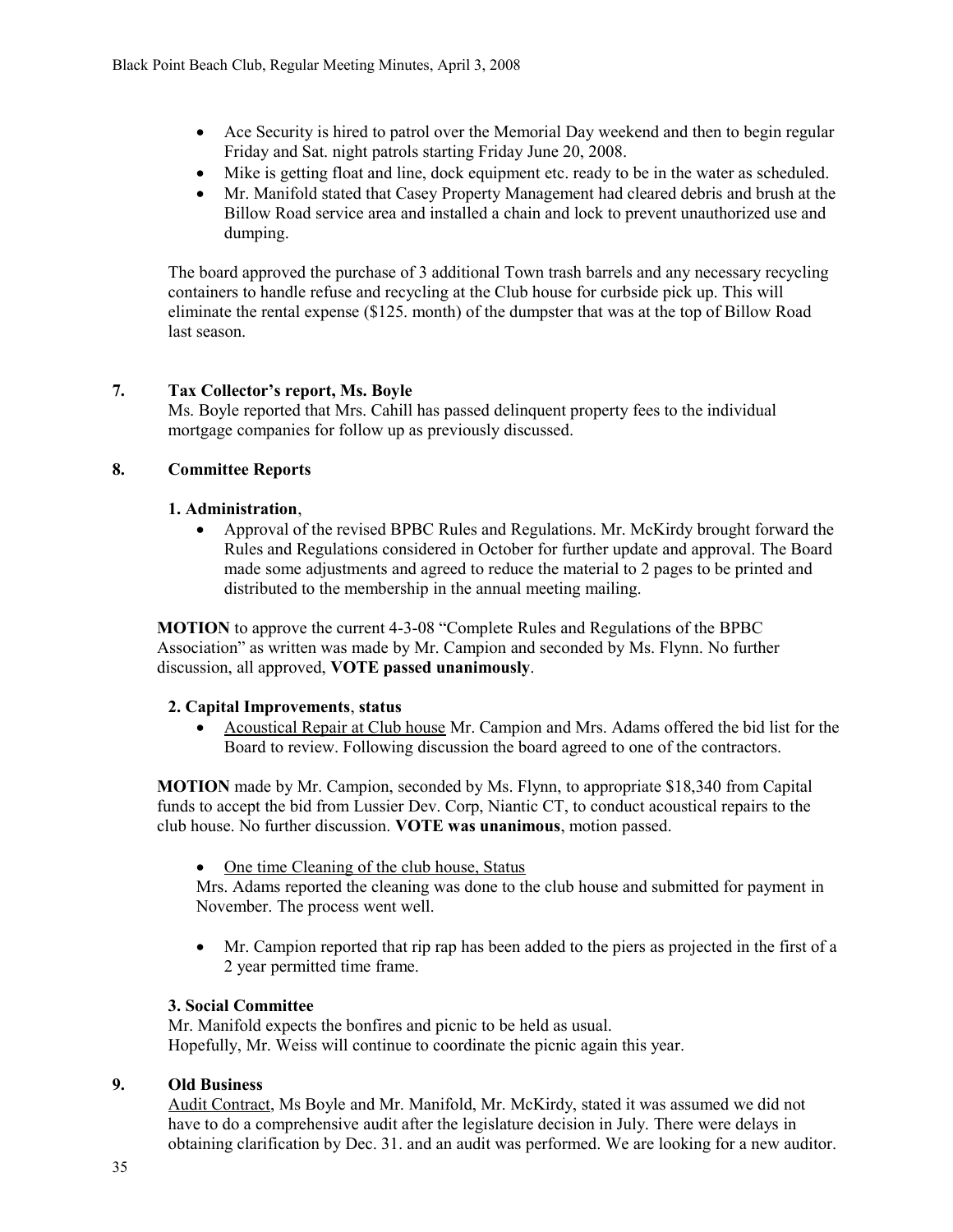## **10. New Business**

**1**. Planning for the Annual Meeting Call to meeting for May24, 2008, 9:00am to present to the membership the draft budget and mil rate.

## **2**. **Future Agenda Items**

Next Board of Governors Meeting, 7:00pm, Thursday April 24, 2008

- **Terms** are up for Ms. Flynn and Mrs. Adams. Mr. McKirdy asked them to identify if they are willing to serve another term.
- **Plans** for the season
- **Social Dates**
- **Charter revision** some discussion followed to determine working out a helpful presentation to membership.

#### **11. Member Comments**

No Member comments were heard.

#### **12. Executive Session 9:05pm**

The Board convened into executive session to discuss pending litigation. The Manager and officers were asked to stay.

#### **13. Adjournment**

On **MOTION** of Mrs. Adams and seconded by Mr. Campion, it was **unanimously VOTED** to adjourn the April 3, 2008 regular meeting of the Board of Governors at 9:24 PM.

Respectfully submitted,

Gemma Balukonis Dowd, Secretary